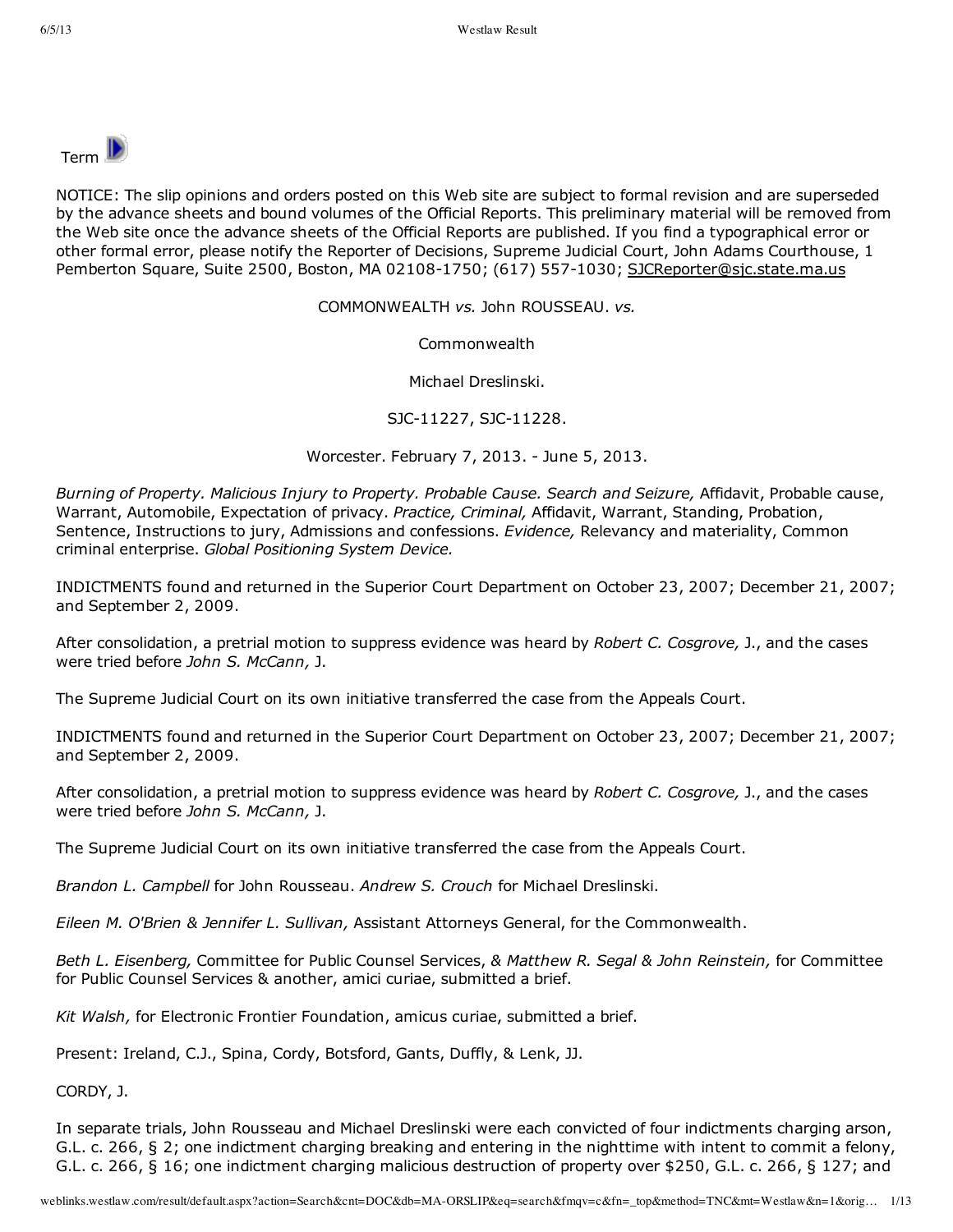one indictment charging malicious injury to a railroad, G.L. c. 160, § 225. The convictions arose out of their participation in a series of criminal acts involving the burning and vandalizing of four different properties during the summer of 2007. The defendants appealed, and we transferred the cases to this court on our own motion.

On appeal, both defendants argue that a warrant secured by the State police for the purpose of attaching a global positioning system (GPS) device to Dreslinski's vehicle, and then tracking its location over a thirty-one-day period, was not supported by probable cause and was overly broad, and therefore violated the Fourth Amendment to the United States Constitution and art. 14 of the Massachusetts Declaration of Rights. Although the Commonwealth contended below that neither defendant had standing to challenge the sufficiency of the warrant because they did not enjoy a reasonable expectation of privacy in the vehicle or its location, on appeal it essentially concedes that Dreslinski has standing, but contends that Rousseau, a "mere passenger" in the vehicle, does not.

Rousseau separately asserts that the evidence at his trial was insufficient to prove beyond a reasonable doubt that he participated in the charged offenses, and that the trial judge abused his discretion by admitting prejudicial character evidence. He also contends that the conditions of probation imposed at sentencing, which prevent him from using any computer while in prison, violate his constitutional right to access the courts under the First, Sixth, and Fourteenth Amendments to the United States Constitution and arts. 12 and 16 of the Massachusetts Declaration of Rights.

Dreslinski does not challenge the sufficiency of the evidence at his trial, but claims that the judge erred by admitting out-of-court statements made by Rousseau to a third party, a news photographer, under the joint venturer exception to the hearsay rule. Dreslinski also argues that the judge erred in modifying the cautionary instruction set forth in *Commonwealth v. DiGiambattista,* 442 Mass. 423, 447449 (2004) (*DiGiambattista* ), by informing the jury that they could consider evidence that Dreslinski "waived" his right to have his police interrogation recorded, in assessing the significance of the lack of a recording.

With respect to the defendants' challenge to the GPS warrant, we conclude that Dreslinski has standing as the owner and operator of the vehicle and that Rousseau, as a passenger in the vehicle, also has standing because he had a reasonable expectation that his movements would not be subjected to extended electronic surveillance by the government through use of GPS monitoring. We also conclude that the affidavit submitted in support of the warrant application contained sufficient information on which a finding of probable cause could be made. We reject Rousseau's arguments concerning the sufficiency of the evidence and the judge's admission of allegedly prejudicial evidence. We conclude, however, that the conditions of Rousseau's probation violate his constitutional right to access the courts by effectively denying him access to research and legal materials otherwise available to prison inmates and that he is entitled to a modification of the condition.

Regarding Dreslinski's separate claims, we affirm the trial judge's admission in evidence of Rousseau's out-ofcourt statements given that they were made during the course of an ongoing criminal enterprise. And, although we have reservations about the judge's use of the word "waiver" in his modified *DiGiambattista* instruction, we do not conclude that its use in the circumstances presented here was error requiring a new trial. Accordingly, we affirm the defendants' convictions. [FN1]

*Background.* In early 2007, State police commenced an investigation into the activities of Rousseau and Dreslinski, close friends living in Clinton. On July 19, 2007, the State police applied for a warrant to place a GPS device on Dreslinski's pickup truck. The warrant application was supported by an affidavit sworn by Trooper Carla B. Pivero, based on her "direct investigation and information [she] received from fellow officers," as well as information provided by a "cooperating witness." The affidavit alleged that "the crimes [of] arson, larceny, breaking and entering, and impersonating a police officer have been, are being, and/or are about to be committed" by Rousseau and Dreslinski, and that the pickup truck was an instrument of that criminality.

Based on the information provided in the affidavit, a Superior Court judge issued a warrant authorizing the State police to "install, test, maintain and remove a GPS tracking device" on Dreslinski's pickup truck at "[a]ny such location where said vehicle ... may be found ... [in] Massachusetts" and to monitor the tracking information for a period of fifteen days. State police successfully installed the GPS on July 20, 2007, and collected tracking information until August 19, 2007. [FN2] During this period, information obtained from the GPS device showed that Dreslinski's truck was at or near the scene of fires set in four separate locations around the time they were set, on July 29 and 30, and August 12 and 13. [FN3]

The defendants were arrested on August 19, 2007. A search warrant executed at Dreslinski's residence revealed fire call boxes, light bars, tools, police radios and a list of frequencies. Also seized were items of clothing including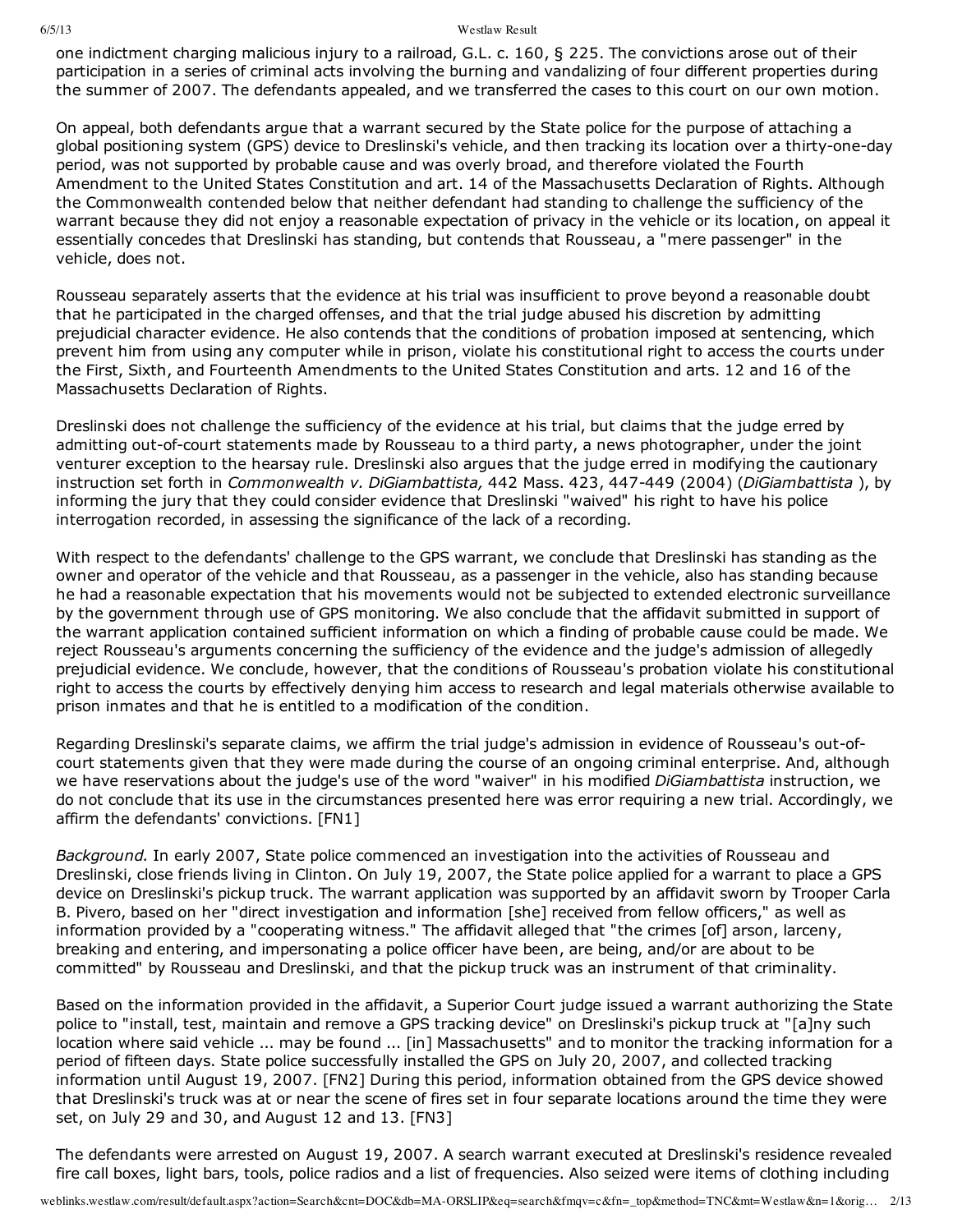black battle dress uniforms (BDU) (which tested positive for the presence of gasoline), a police "duty belt," Tshirts, and gloves, which were consistent with clothing worn by the defendants in surveillance footage on the evenings of the fires. An examination of Dreslinski's computer revealed directions to and photographs of one of the locations, and also revealed that Dreslinski had initiated Internet searches relating to the fires. A search of Dreslinski's truck uncovered newspaper articles about the fires, a "coalminer's [head]lamp," a radio scanner and a list of radio scanner frequencies, bolt cutters, [FN4] a pry bar, [FN5] leather gloves, and a video camera labeled with the name "Rousseau."

A search warrant executed at Rousseau's house revealed similar BDU-style pants, a reflective raincoat, a hat and gloves, radios, a police duty belt, a security badge, electrical meters, radio frequencies, postings of local police call signs and radio frequencies, and an industrial railroad lock. During the search of the backyard, police also discovered a "fire pit" with a can of flammable liquid nearby, a simulated electrical transformer, and fire call boxes. A search of Rousseau's computer revealed Internet searches of the fire locations.

On December 21, 2007, the defendants were indicted by a Worcester County grand jury for their involvement in fires set in Sterling and Holden, and on September 2, 2009, the defendants were indicted by a Franklin County grand jury in connection with fires set in Florida and Erving. See note 3, *supra.* The indictments were consolidated for trial in the Worcester Superior Court, where the defendants were tried and convicted by separate juries.

*Discussion.* 1. *Validity of GPS warrant.* a. *Motion to suppress.* In July, 2008, an evidentiary hearing was held on the defendants' motions to suppress all evidence flowing from the issuance of the GPS warrant. The defendants argued that Trooper Pivero's affidavit, which included a summary of an incriminating recorded conversation that took place on July 9, 2007, between a cooperating witness and the defendants, [FN6] overstated Rousseau's participation in the conversation and amounted to a deliberate falsehood or showed deliberate disregard for the truth. See *Commonwealth v. Long*, 454 Mass. 542, 552-553 (2009). They argued that once the summary of that conversation was excised from the affidavit it would contain insufficient information on which to base a finding of probable cause. [FN7] In response, the Commonwealth argued that neither Rousseau nor Dreslinski had standing to challenge the constitutional validity of the GPS warrant.

The motion judge concluded that "Rousseau had no reasonable expectation of privacy in either Dreslinski's driveway or his unattended truck" and that he could not "vicariously assert any rights that Dreslinski might enjoy." The judge further concluded that neither "attaching the GPS device ... [nor] monitoring the GPS device's signals" infringed on Dreslinski's reasonable expectation of privacy because the former was minimally invasive, and the latter was even less intrusive than traditional police surveillance on a public way. [FN8] Consequently, neither defendant had standing to challenge the validity of the GPS warrant. Finally, the judge reasoned that even assuming the defendants had standing, the affidavit, properly excised, still alleged facts sufficient to establish probable cause and, therefore, was not defective.

On appeal, the defendants renew their challenge to the validity of the GPS warrant in light of our subsequent decision in *Commonwealth v. Connolly,* 454 Mass. 808, 818 (2009) (*Connolly* ) (installation and police use of GPS to track defendant's vehicle constituted "seizure" under art. 14), and the United State Supreme Court's decision in *United States v. Jones,* 132 S.Ct. 945 (2012) (*Jones* ) (attachment of GPS and its use to track vehicle is "search" within meaning of Fourth Amendment).

b. *Standing.* In this case, there is no possessory element to any of the charged offenses that would trigger the doctrine of automatic standing as we have applied it. See *Commonwealth v. Mubdi,* 456 Mass. 385, 391-394 (2010), and cases cited. Thus, our discussion is directed to whether Dreslinski and Rousseau have standing based on their right to be free from unreasonable government intrusions on their property or their reasonable expectation of privacy. [FN9]

In *Connolly, supra* at 818, we considered whether the "use of a GPS device [was] either a search or a seizure" under art. 14. In that case, police obtained a warrant to install a GPS device on the defendant's minivan for a period of fifteen days. *Id.* at 811. Relying, in part, on information obtained from the GPS device, police secured a search warrant for the minivan and, on execution, discovered a large quantity of crack cocaine. *Id.* at 812. The defendant challenged the search, arguing that police had continued to utilize the GPS device after the GPS warrant had expired. *Id.* at 818.

Although rejecting the defendant's claim that the GPS warrant had expired, the court went on to discuss, as a matter of first impression, the constitutional significance of the attachment and use of a GPS device on the defendant's vehicle. It concluded that both "the initial installation of the [GPS] device" on the defendant's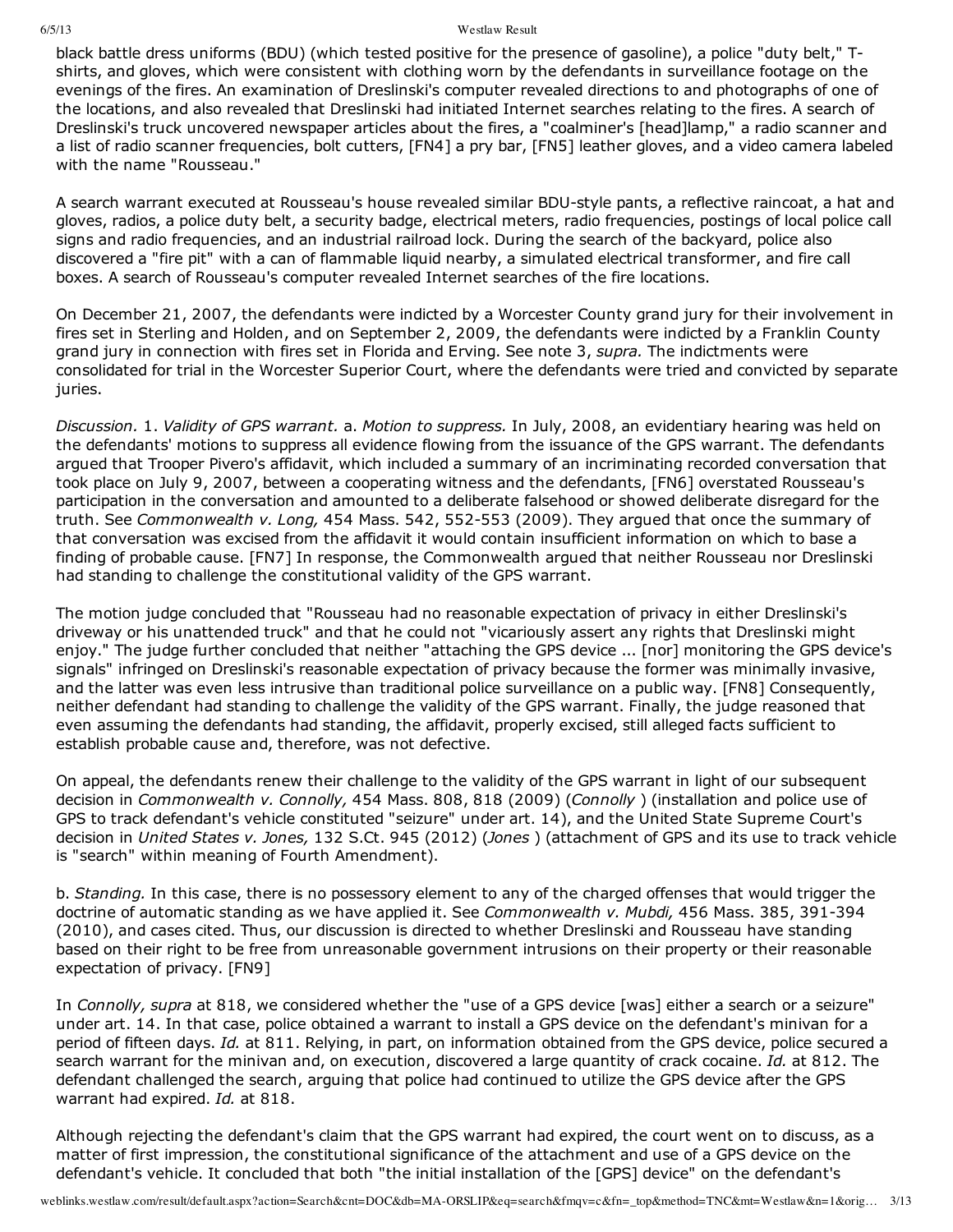minivan and "the police use of the defendant's minivan to conduct GPS monitoring for their own purposes constituted a *seizure* " under art. 14 (emphasis added). *Id.* at 822-823. In so concluding, the court reasoned that "[w]hen an electronic surveillance device is installed in a motor vehicle ... the government's *control and use* of the defendant's vehicle to track its movements interferes with the defendant's interest in the vehicle notwithstanding that he maintains possession of it" (emphasis added). *Id.* at 823. Thus, the court's decision focused on the government's physical trespass on and use of the vehicle without the defendant's permission.

In a concurring opinion, three Justices postulated that the appropriate constitutional concern regarding the installation and use of GPS monitoring by the police was "not the protection of property but rather the protection of the reasonable expectation of privacy." *Id.* at 833 (Gants, J., concurring). The concurring Justices concluded that the defendant had a reasonable expectation that his "comings and goings will not be continuously and contemporaneously monitored except through physical surveillance, which requires a far greater investment of police resources and generates far less information than GPS monitoring." *Id.* at 835 (Gants, J., concurring). Based on this rationale, the concurring Justices reasoned that the defendant had been subjected to a *search* within the meaning of art. 14.

Following our decision in *Connolly,* the United States Supreme Court decided *Jones, supra* at 948, which involved the installation of a GPS device on the undercarriage of a defendant's vehicle beyond the period authorized in a search warrant. The defendant, who was "the exclusive driver" of the vehicle,

[FN10] argued that the attachment of the GPS device constituted a search or seizure under the Fourth Amendment, and was illegal without a valid warrant supported by probable cause. *Id.* at 948 & n. 2. The government argued that a warrant was not required. *Id.* at 950. All nine Justices agreed that the government's GPS monitoring of the defendant's vehicle constituted a search under the Fourth Amendment, although they reached the result through two different rationales. *Id.* at 949; *id.* at 954 (Sotomayor, J., concurring); *id.* at 958 (Alito, J., concurring).

Between Justice Scalia's opinion for the Court and Justice Sotomayor's concurrence, five of the Justices concluded that where the government obtains information by physically intruding or trespassing on a privately owned vehicle [FN11] in order to monitor the vehicle's movements, it has conducted a *search. Id.* at 949, 950 n. 3; *id.* at 954-955 (Sotomayor, J., concurring). In this manner, despite referring to the police intrusion as a "search," the Court analyzed the government's actions under the same property-based rubric as the majority in *Connolly.* See *Jones*, supra at 949. Even so, the Court stressed that trespass was not the exclusive test for determining whether a "search" had occurred and that "situations involving merely the transmission of electronic signals without trespass would *remain* subject to [the reasonable expectation of privacy] analysis" (emphasis in original). *Jones, supra* at 953. See *id.* at 954955 (Sotomayor, J., concurring), quoting *Kyllo v. United States,* 533 U.S. 27, 33 (2001) ("even in the absence of a trespass, 'a Fourth Amendment search occurs when the government violates a subjective expectation of privacy that society recognizes as reasonable' "). As such, five Justices concluded that the reasonable expectation of privacy test formulated in *Katz v. United States,* 389 U.S. 347, 361 (1967) (Harlan, J., concurring), "augmented, but did not displace or diminish, the common-law trespassory test" recognized in *Olmstead v. United States,* 277 U.S. 438, 464466 (1928). *Jones, supra* at 955 (Sotomayor, J., concurring).

In a concurring opinion, Justice Alito, joined by three other Justices, agreed with Justice Sotomayor's conclusion that "longer term GPS monitoring" of the defendant's public movements [FN12] violated the defendant's reasonable expectation of privacy, without regard to whether there was a physical trespass. *Jones, supra* at 964 (Alito, J., concurring); *id.* at 955 (Sotomayor, J., concurring). [FN13] Justice Sotomayor and the separately concurring justices concluded that the "unique attributes of GPS surveillance" are of particular concern, as it can generate a comprehensive record of a person's public movements at a cost far below conventional techniques, such that it may "evade [] the ordinary checks that constrain abusive law enforcement practices." Id. at 955-956 (Sotomayor, J., concurring). See *id.* at 963-964 (Alito, J., concurring). In addition, pervasive monitoring "chills associational and expressive freedom" and allows the government "to assemble data that reveal private aspects of identity," potentially "alter[ing] the relationship between citizen and government in a way that is inimical to democratic society." *Id.* at 955-956 (Sotomayor, J., concurring), quoting *United States v. Cuevas-Perez*, 640 F.3d 272, 285 (7th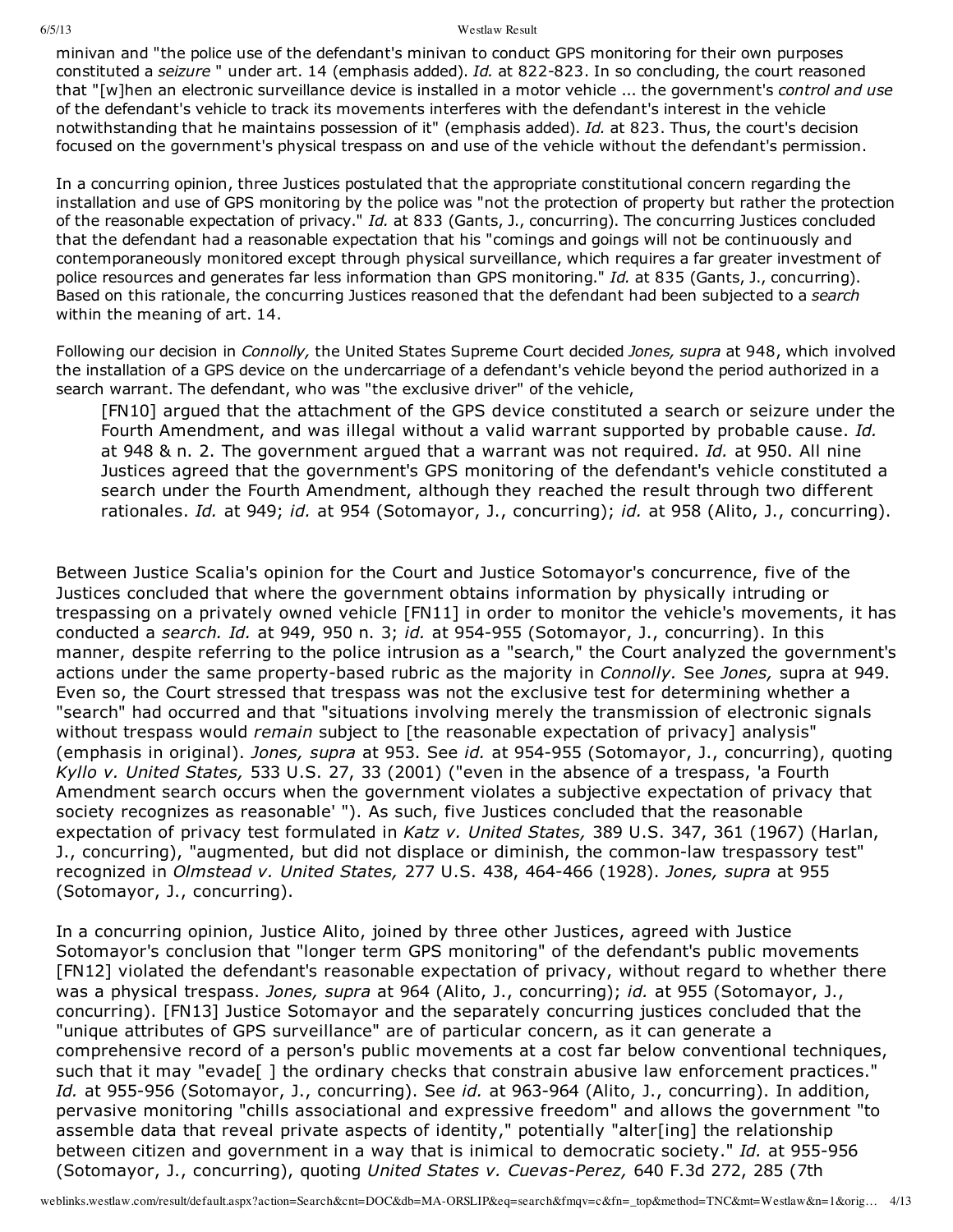Cir.2011) (Flaum, J., concurring), cert. granted, 132 S.Ct. 1534 (2012). See *Jones, supra* at 963-964 (Alito, J., concurring). In this manner, the rationales of the concurring Justices in *Jones* were largely consistent with the reasoning expressed in the concurring opinion in *Connolly.*

With these decisions in mind, we now proceed to determine whether Dreslinski and Rousseau have standing to challenge the GPS warrant. As to Dreslinski, whether we characterize the government's intrusion as a "seizure" under *Connolly* or a "search" under *Jones,* by attaching a GPS device to his vehicle and tracking its movements, the government invaded Dreslinski's property and "controll[ed] and use[d]" it for its own purposes. *Connolly, supra* at 823. See *Jones, supra* at 949, 950 n. 3. Consequently, he has standing under both the Fourth Amendment and art. 14 to challenge the GPS warrant.

The harder question, not directly considered in *Connolly* or *Jones,* is whether Rousseau has standing to make a similar challenge given that he was a "mere passenger" having no possessory interest in Dreslinski's pickup truck. With respect to Rousseau, the government's actions are neither a "seizure" of his property under art. 14, because the police did not "control and use" Rousseau's vehicle, *Connolly, supra* at 823, nor a search of an "effect" in which he had a property interest protected by the Fourth Amendment. *Jones, supra* at 949.

Thus, we must decide whether our property-based analysis in *Connolly* represents the outer limits of the protections afforded by art. 14 or whether, even in the absence of a property interest, the government's contemporaneous electronic monitoring of one's comings and goings in public places invades one's reasonable expectation of privacy. We conclude that under art. 14, a person may reasonably expect not to be subjected to extended GPS electronic surveillance by the government, targeted at his movements, without judicial oversight and a showing of probable cause. See *Jones, supra* at 954955 (Sotomayor, J., concurring). See, e.g., *People v. Weaver,* 12 N.Y.3d 433, 444447 (2009) (defendant had reasonable expectation of privacy in location of vehicle and placing GPS device on vehicle constituted search under art. I, § 12, of Constitution of State of New York). Although we need not decide how broadly such an expectation might reach and to what extent it may be protected, the fact that police monitored Rousseau over a thirty-day period is sufficient to establish that he had standing to challenge the validity of the warrant.

c. *Probable cause.* In light of what we have said, we consider whether the affidavit in support of the GPS warrant contained sufficient information to support the judge's finding of probable cause.

"[W]arrants for GPS monitoring of a vehicle may be issued under the courts' common-law authority, in circumstances ... where [there is] probable cause to believe that a particularly described offense has been, is being, or is about to be committed, and that GPS monitoring of the vehicle will produce evidence of such offense or will aid in the apprehension of a person who the applicant has probable cause to believe has committed, is committing, or is about to commit such offense."

*Connolly, supra* at 825. Here, even assuming, as the defendants argue, that Trooper Pivero's affidavit overstated Rousseau's participation in the conversation recorded on July 19, and that such hyperbole must be excised, *Commonwealth v. Long*, 454 Mass. 542, 552-553 (2009), we conclude that the remaining information was more than sufficient to establish probable cause to issue the GPS warrant.

The affidavit set forth Rousseau's and Dreslinski's extensive criminal histories, [FN14] as well as the details of a 2003 police investigation of the two men involving arson and impersonating a police officer. [FN15] The affidavit also provided information obtained in 2007 from a cooperating witness who told police that Rousseau and Dreslinski "personally informed him of crimes they [had] committed," including setting several fires, [FN16] stealing and using police radios and other emergency equipment, [FN17] and breaking into the Massachusetts Highway Department and the Department of Conservation and Recreation to steal vehicle parts and accessories**.** The affidavit further included statements made by Dreslinski to the cooperating witness, in Rousseau's presence, about how Dreslinski had made multiple visits to a business in Marlborough to "[check] it out" and how he was "getting things ready" to "do it soon." The affidavit also described the state of the then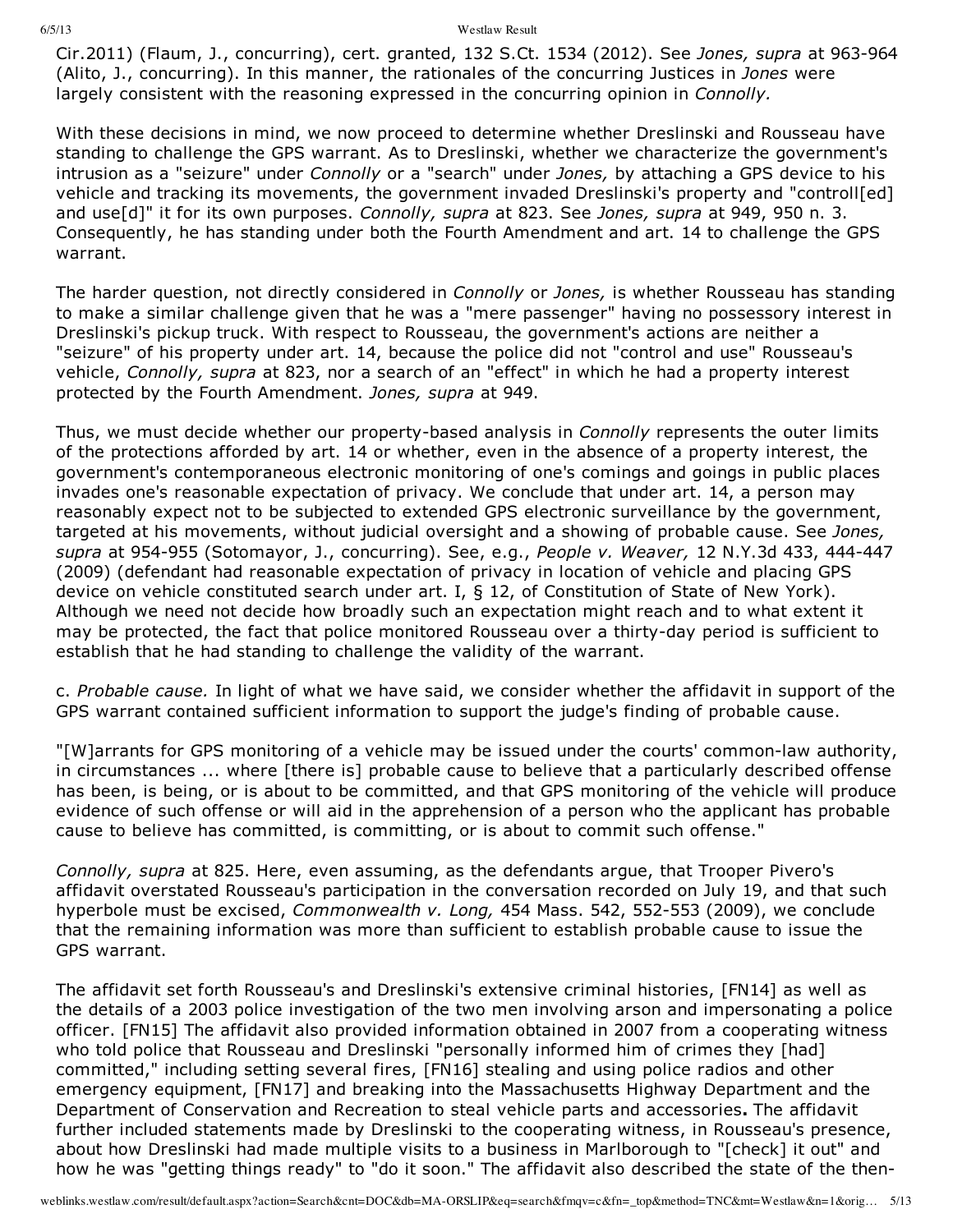existing investigation, including statements by witnesses who observed two men in a pickup truck, matching a description of Dreslinski's vehicle, driving away at a high rate of speed from the scene of a fire in Rutland on July 15, 2007.

[FN18]

"In dealing with probable cause, ... we deal with probabilities. These are not technical; they are the factual and practical considerations of everyday life on which reasonable and prudent men, not legal technicians, act.... Probable cause exists where 'the facts and circumstances within their [the officers'] knowledge and of which they had reasonably trustworthy information [are] sufficient in themselves to warrant a man of reasonable caution in the belief that' an offense has been or is being committed...." *Commonwealth v. Walczak,* 463 Mass. 808, 848 (2012) (Spina, J., concurring in part and dissenting in part), quoting *Brinegar v. United States,* 338 U.S. 160, 175 176 (1949). Based on this standard, the information contained in Trooper Pivero's affidavit is sufficient to support a finding of probable cause.

2. *Rousseau's trial.* a. *Sufficiency of the evidence.* Rousseau argues that the evidence adduced at his trial was insufficient to prove beyond a reasonable doubt that he committed the offenses of which he was convicted. [FN19] In particular, he contends that there was no proof that he was at the scene of the fires when they were started. In reviewing the sufficiency of the evidence, we consider "whether, after viewing the evidence in the light most favorable to the prosecution, *any* rational trier of fact could have found the essential elements of the crime beyond a reasonable doubt." *Commonwealth v. Latimore,* 378 Mass. 671, 677 (1979), quoting *Jackson v. Virginia,* 443 U.S. 307, 318-319 (1979). We set forth the relevant evidence.

The first fire occurred on July 29, 2007, and involved the Boston & Maine Railroad communications bungalow located in Florida. On that date, the GPS device indicated that Dreslinski's vehicle briefly stopped at a convenience store in North Adams at approximately 9:15 P.M. Surveillance footage at that location captured the defendants wearing portable radios on their waists with shoulder microphones, and a receipt from the store indicates that the defendants purchased gasoline. Dreslinski's vehicle then traveled to the communications bungalow, arriving at approximately 10 P.M. where it remained for approximately forty-five minutes. At 10:15 P.M. the remote radio at the railroad bungalow became inoperable and was unable to transmit. It was later discovered that the lock securing the bungalow was missing, and inside, the coaxial cables had been cut, the electrical circuit breaker panel had been smashed, and a fire had damaged other equipment. The State police determined that the fire had been set intentionally, although there was no indication that accelerants were used.

The second fire, at the Usher Paper Mill located in Erving, occurred early the next morning on July 30, 2007. [FN20] After Dreslinski's truck left the communications bungalow, the GPS tracked it traveling to the mill, [FN21] where it arrived at 12:05 A.M. [FN22] It remained there for seventeen minutes before departing at 12:21 A.M. Shortly thereafter, at approximately 12:51 A.M., a motorist noticed flames coming from the mill and telephoned 911. Meanwhile, Dreslinski's truck traveled to a coffee shop in Greenfield, arriving at 12:50 A.M. There, surveillance footage shows Rousseau and Dreslinski both present and buying food. Thereafter, the truck returned to the mill, and at approximately 1:18 A.M. Rousseau started contacting news outlets. The State police later determined that the fire had been intentionally set in two separate locations using an accelerant such as gasoline, and was not caused by any electrical source.

The third fire occurred two weeks later on August 12, 2007, and involved the historic Mary Elizabeth Sawyer House (Sawyer House) in Sterling. At approximately 3 A.M. Dreslinski's truck was tracked driving toward Sterling and stopping at a gasoline station in Hudson, where a surveillance camera shows Rousseau getting out of the truck, entering the store, making a purchase, and returning to the truck. The truck then proceeded to the Sawyer House,

[FN23] arriving at 3:43 A.M. It remained at the house for about three minutes and then left. At approximately 4:30 A.M. a witness spotted flames coming from the house and telephoned 911. Later that afternoon, Rousseau went to the Sterling police station, where he told the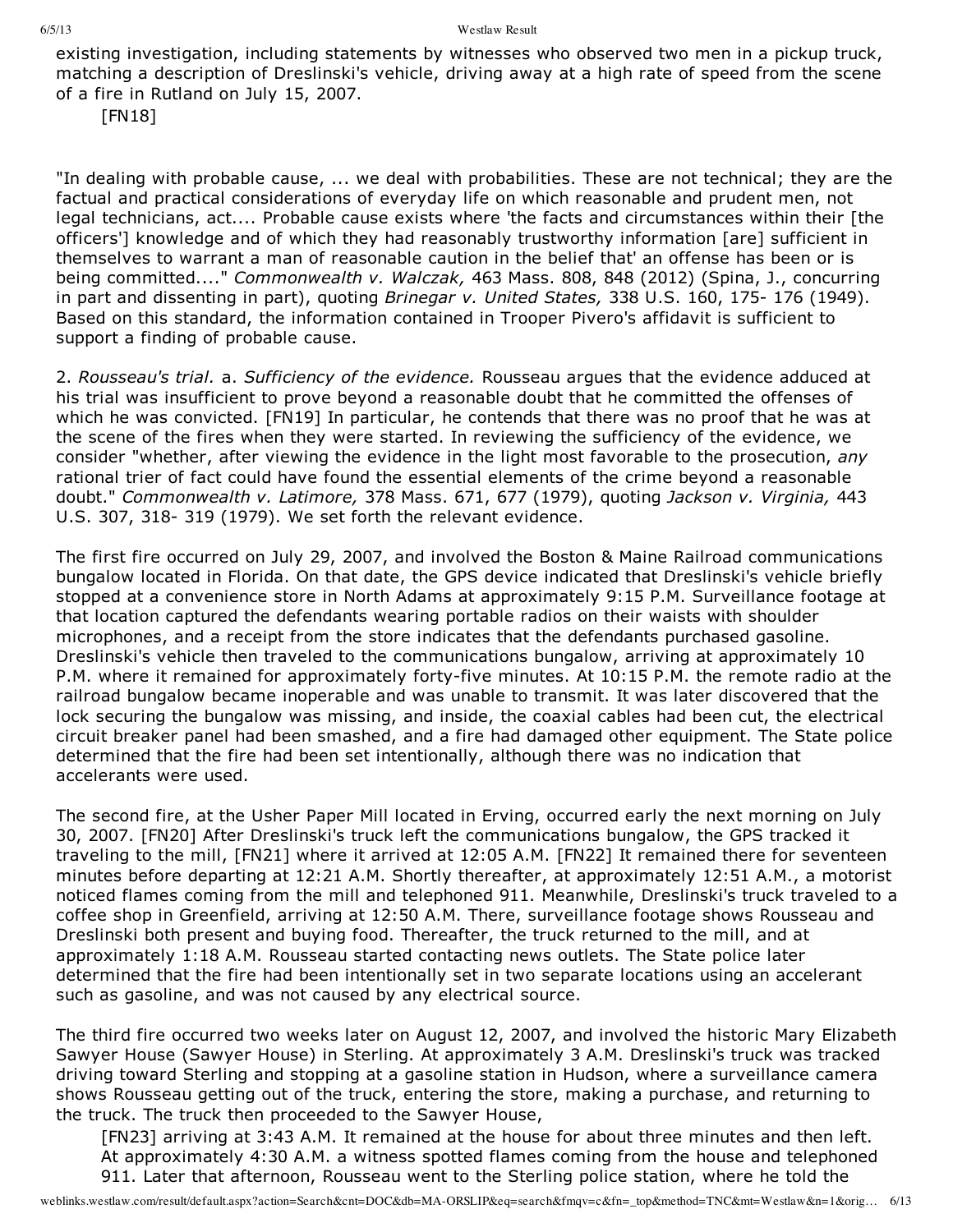dispatcher that an off-duty Rutland police officer had told him the Sterling police were looking for him. The dispatcher found no evidence of Rousseau's claim in the report log. Rousseau then went to the Rutland police station and filed a written request that he be given a police radio frequency, but he soon became agitated and left. [FN24] He proceeded to contact Terry McNamara, a news photographer with a local television station, and attempted to convince his station to report on the fire. State police later determined that the fire at the Sawyer House had been deliberately set using a petroleum accelerant.

The final fire occurred early the next morning, August 13, 2007, at the Sandstrom Dairy Farm in Holden. At approximately 1 A.M., surveillance footage shows the defendants stopping at a gasoline station in West Boylston, where they purchased fuel. The GPS then tracked Dreslinski's truck to the farm, arriving at 2:41 A.M. and leaving at 2:47 A.M. Less than twenty minutes later, an off-duty Rutland police officer reported flames coming from the barn at the farm. It was subsequently determined that the fire was caused by open flame applied to available combustible materials. [FN25] The fire destroyed part of the barn as well as some equipment.

Based on the GPS tracking information placing Dreslinski's truck at each scene near the time the fires were set, and the surveillance footage capturing Rousseau and Dreslinski together, getting in and out of the truck before and after the fires, there was ample evidence to support the inference that Rousseau was in the truck when the fires were started. Additionally, Rousseau's telephone calls to various news outlets strongly support the inference that he was complicit in the fires. Further, his appearances at the Sterling and Rutland police stations are highly probative of his consciousness of guilt. Finally, Rousseau was tied to the scenes by evidence found at his house, including clothing worn on the evenings the fires were set that made him appear to be a law enforcement or security officer; maps of the area; postings of local law enforcement call signs and radio frequencies; and other fire-related equipment. Based on this circumstantial evidence, a rational juror could have concluded beyond a reasonable doubt that Rousseau participated with Dreslinski in setting the fires.

b. *Irrelevant and prejudicial evidence.* Rousseau argues that the trial judge erred in admitting certain testimony and physical evidence because it was irrelevant and amounted to prejudicial character evidence. *Commonwealth v. Mullane,* 445 Mass. 702, 708 (2006). In particular, Rousseau cites (1) the testimony of a Greenfield police dispatcher, Nicholas Licata, that Licata had met Dreslinski and Rousseau on several occasions and had also seen photographs of them; (2) the testimony of a Sterling police dispatcher, Joshua Hubert, that Rousseau was trying to obtain information at the police station; (3) the testimony of a Rutland police officer, Troy Chauvin, that a fictitious radio frequency was created because the police believed that individuals were monitoring and interfering with the police transmissions and that Rousseau had requested the frequency; and (4) evidence, including a police badge, a cup with firecrackers, a light bar for a police cruiser, police crime scene tape, and a can of flammable liquid, that police found at Rousseau's premises.

" 'Relevant evidence' is evidence having any tendency to make the existence of any fact that is of consequence to the determination of the action more or less probable than it would be without the evidence." Mass. G. Evid. § 401 (2012). Such "evidence is admissible unless unduly prejudicial, and, '[i]n weighing the probative value of evidence against any prejudicial effect it might have on a jury, we afford trial judges great latitude and discretion, and we uphold a judge's decision in this area unless it is palpably wrong.' " *Commonwealth v. Arroyo,* 442 Mass. 135, 144 (2004), quoting *Commonwealth v. Sicari,* 434 Mass. 732, 752 (2001), cert. denied, 534 U.S. 1142 (2002).

Here, all the challenged evidence was relevant. Dispatcher Licata testified that the clothing the defendants wore when they came to the Greenfield police station on July 29, just prior to the fire at the communications bungalow, was unusual for nonpolice personnel and that Rousseau was more talkative than Dreslinski. [FN26] Thus, the fact that he had met the defendants before that encounter and had seen their photographs was relevant in establishing his basis of knowledge and his identification of them. Similarly, Dispatcher Hubert's report that Rousseau was "digging" for information and Officer Chauvin's testimony that Rousseau requested a fictitious radio frequency were probative of his motive and intent as the events occurred one day prior to the fire at the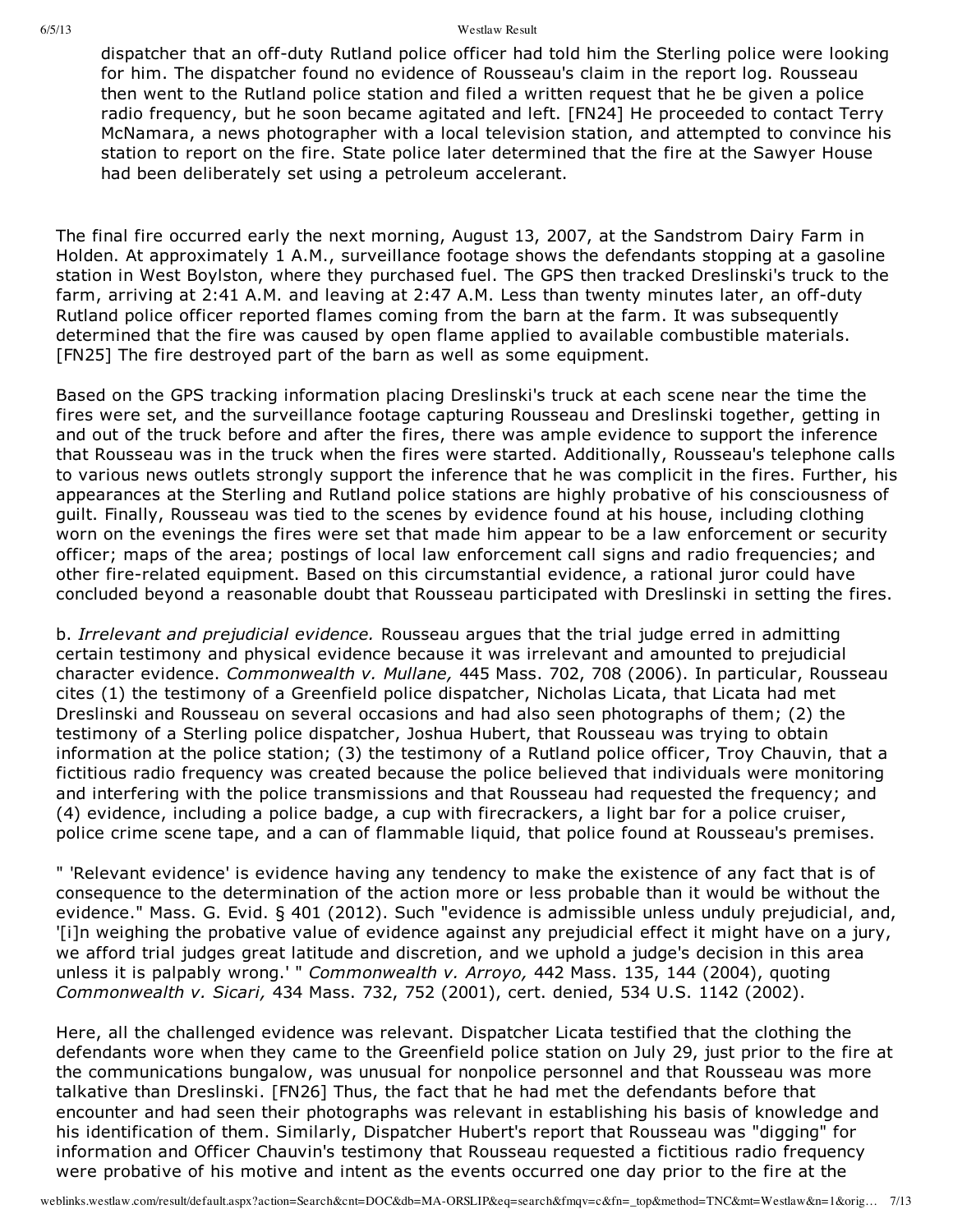Sandstrom Dairy Farm. See note 24, *supra. Commonwealth v. Mullane, supra* at 708709. Finally, the evidence found at Rousseau's home went to his knowledge about, and ability to set, fires and disputed his claim that he was an innocent bystander. *Id.*

Nor do we think the probative value of any of this evidence was outweighed by the risk that the jury might interpret the evidence as proof of Rousseau's propensity to commit the crimes charged. Instead, the evidence represented instances of conduct that were part of a larger continuum of behavior constituting a single criminal enterprise. *Commonwealth v. Robidoux,* 450 Mass. 144, 158 (2007), quoting *Commonwealth v. Marrero,* 427 Mass. 65, 67 (1998) (prosecution entitled to present as full picture as possible of events surrounding incident itself). The judge did not abuse his discretion in admitting the evidence.

c. *Probationary condition.* Rousseau argues that the judge's sentencing order, that "[t]he Defendants are not to have the use of computers while in the state prison system," violated his right to access the courts under the First, Sixth, and Fourteenth Amendments and arts. 12 and 16. Following sentencing, Rousseau moved that the condition of probation be amended so that he could use computers while incarcerated "for purposes of legal research and for educational and rehabilitative purposes." In support of his motion, the defendant included evidence that the Department of Correction had switched to computerized law library access. The judge denied Rousseau's motion.

In determining a sentence, a judge is authorized to place a defendant on probation and to impose any conditions that the judge deems proper. G.L. c. 276, § 87. Judges are permitted significant latitude in imposing conditions of probation, *Commonwealth v. Pike,* 428 Mass. 393, 402 (1998), citing *Commonwealth v. Power,* 420 Mass. 410, 413414 (1995), cert. denied, 516 U.S. 1042 (1996), and "[a] probation condition is not necessarily invalid simply because it affects a probationer's ability to exercise constitutionally protected rights." *Commonwealth v. Power, supra* at 415, quoting *United States v. Tonry,* 605 F.2d 144, 148 (5th Cir.1979). "A probation condition that infringes on constitutional rights must, however, be 'reasonably related' to the goals of sentencing and probation," *Commonwealth v. Pike, supra* at 403, which are rehabilitation of the probationer and protection of the public. *Commonwealth v. LaFrance,* 402 Mass. 789, 795 (1988). "These goals are best served if the conditions of probation are tailored to address the particular characteristics of the defendant and the crime." *Commonwealth v. Pike, supra.*

Here, the sentencing judge imposed the condition of probation because he was concerned that the defendants might "use prison facilities, such as computers, to enhance the image of themselves or their past acts of arson." In light of the evidence presented at trial that Rousseau and Dreslinski actively sought to publicize their criminal acts, we think that such a probationary condition is reasonably related to the goal of curtailing this type of attention seeking behavior.

However, given that the Department of Correction has digitized its law library, we agree that the breadth of the probationary condition would have the practical effect of denying Rousseau access to the courts. Although impingement on a constitutional right does not necessarily invalidate a condition of probation, *Commonwealth v. Power, supra,* this particular condition is overly broad. Thus, we conclude that Rousseau is entitled to a modification, permitting him to use the prison library computers for the limited purpose of conducting legal research and other activity related to his case. However, Rousseau can be barred from using the library computers for any other purpose.

3. *Dreslinski's trial.* a. *Rousseau's out-of-court statements.* Dreslinski argues that the trial judge erred in allowing news photographer Terry McNamara to testify about Rousseau's out-of-court telephone statements to him after the fire at the Sawyer House on August 12. In their conversation, Rousseau told McNamara about the fire and asked McNamara whether his television station would be covering the fire.

Hearsay is an out-of-court statement offered by a witness at trial or hearing to prove the truth of the matter asserted. Mass. G. Evid.  $\S$  801(c) (2012). Here, the out-of-court statements were uttered by Rousseau in an attempt to publicize the fire at the Sawyer House shortly after the fire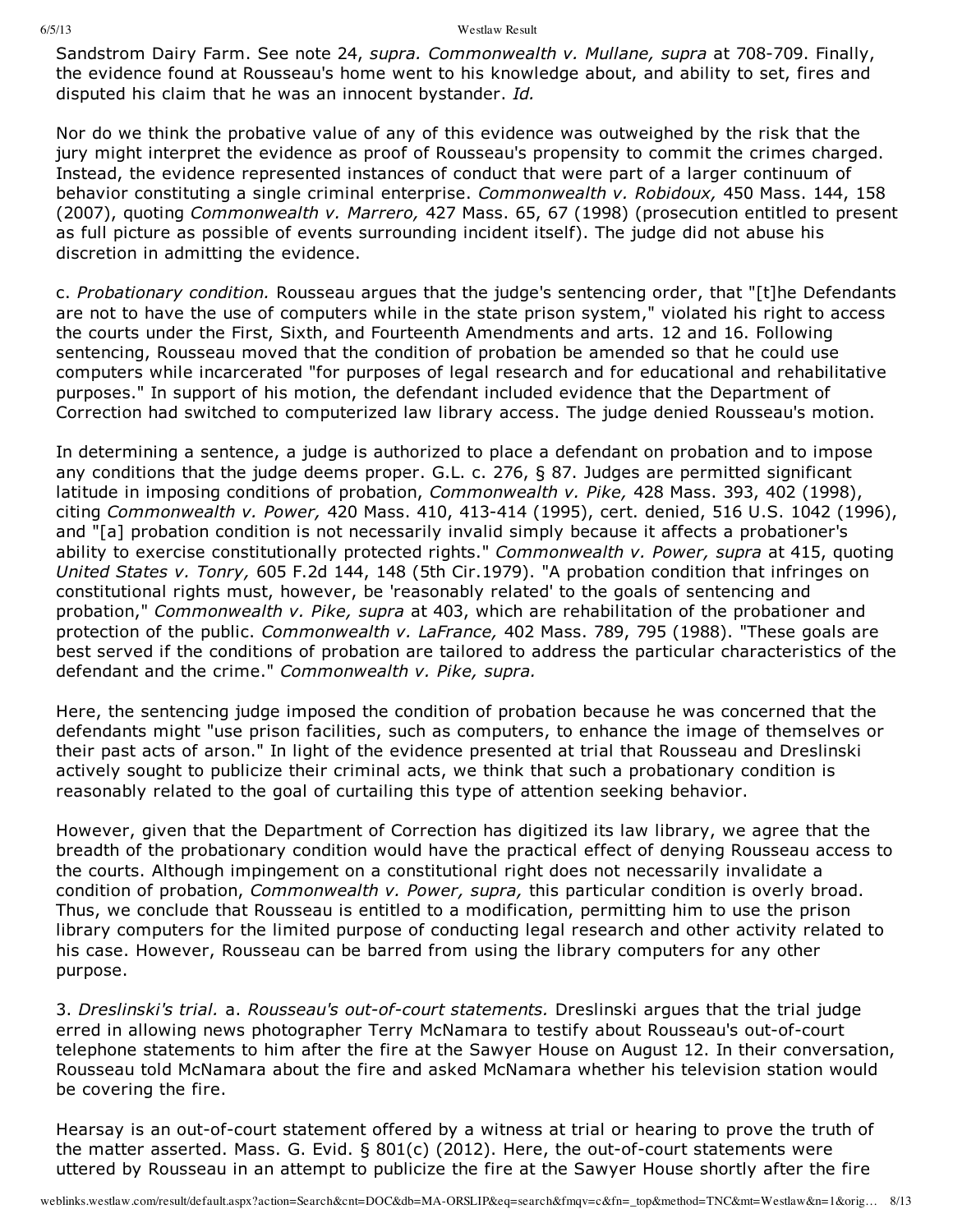had been set; consequently, we agree that the statements were part of the defendants' ongoing criminal enterprise and, thus, qualify as admissions of a "joint venturer made during the pendency of [a] cooperative effort and in furtherance of its goal...." Mass. G. Evid., *supra* at § 801(d)(2)(E). See *Commonwealth v. Bongarzone,* 390 Mass. 326, 340 (1983). [FN27] As a result, Rousseau's statements to McNamara are "not hearsay" and were properly admissible for their truth. Mass. G. Evid., *supra* at § 801(d). The judge did not abuse his discretion in admitting the statements at Dreslinski's trial.

b. DiGiambattista *instruction.* Following his arrest, and after obtaining a valid Miranda waiver, police interrogated Dreslinski. Prior to commencing the interview, police asked Dreslinski for permission to record it, but he refused orally and in writing by initialing his refusal on his Miranda waiver form, also admitted in evidence. The interrogation was not recorded. An audio recording of Dreslinski's decision not to have the conversation recorded was played for the jury and admitted in evidence.

At trial, Dreslinski requested that the jury be given a cautionary instruction based on our decision in *DiGiambattista, supra* at 447449, applicable in instances where the police do not record their custodial interrogation of a defendant. In such instances, "the defendant is entitled (on request) to a jury instruction advising that the State's highest court has expressed a preference that such interrogations be recorded whenever practicable, and cautioning the jury that, because of the absence of any recording of the interrogation in the case before them, they should weigh evidence of the defendant's alleged statement with great caution and care." *Id.* at 447- 448. This instruction is required even when a defendant has refused a recording of his custodial interrogation. See *Commonwealth v. Tavares,* 81 Mass.App.Ct. 71, 73 (2011).

Here, the trial judge instructed the jury:

"You have heard some evidence that there was no recording of the complete interrogation of the defendant conducted while he was in police custody. The Supreme Judicial Court, which is our state's highest court, expressed a preference that such interrogations be recorded whenever practicable. Since there is no complete recording of the interrogation in this case, you should weigh evidence of the defendant's alleged statement with great caution and care. The reason is that the Commonwealth may have had the ability to reliably record the total circumstances upon which it asks you to determine beyond a reasonable doubt that the defendant's statement was voluntary, but instead is asking you to rely on a summary of those circumstances drawn from the possibly fallible or selective memory of its witnesses. *In evaluating the significance of the lack of a recording in this case, you may also consider the evidence that the defendant was given an opportunity to have his interrogation recorded, and waived that right both orally and in writing.*" (Emphasis added.)

The defendant contends that the emphasized portion of the above instruction vitiated the *DiGiambattista* instruction by informing the jury that they could consider the fact that the defendant was given the opportunity to have the interrogation recorded, but declined.

As an initial matter, we find nothing wrong with the gist of the judge's additional language, which we think "hews to the lines laid out in *DiGiambattista.*" *Commonwealth v. Robinson,* 78 Mass.App.Ct. 714, 722 (2011) (affirming trial judge's *DiGiambattista* instruction that informed jury that "[y]ou may consider whether or not the defendant indicated that he wished to ... not be recorded"). The additional instruction merely alerted the jury to a factor they were entitled to consider in assessing why the conversation was not recorded, while leaving intact the instruction's cautionary force. See *Commonwealth v. Drummond,* 76 Mass.App.Ct. 625, 629 (2010) ("Particular reasons why an interrogation was not recorded are for the jury to weigh when they consider, after hearing the instruction, evidence of what the Commonwealth contends the defendant said to police").

However, while the use of an additional instruction such as given here is permissible, the use of the term "waived" is problematic. It suggested that the judge had already concluded that Dreslinski had "waived" his right to have his interrogation recorded. Whether a defendant has knowingly and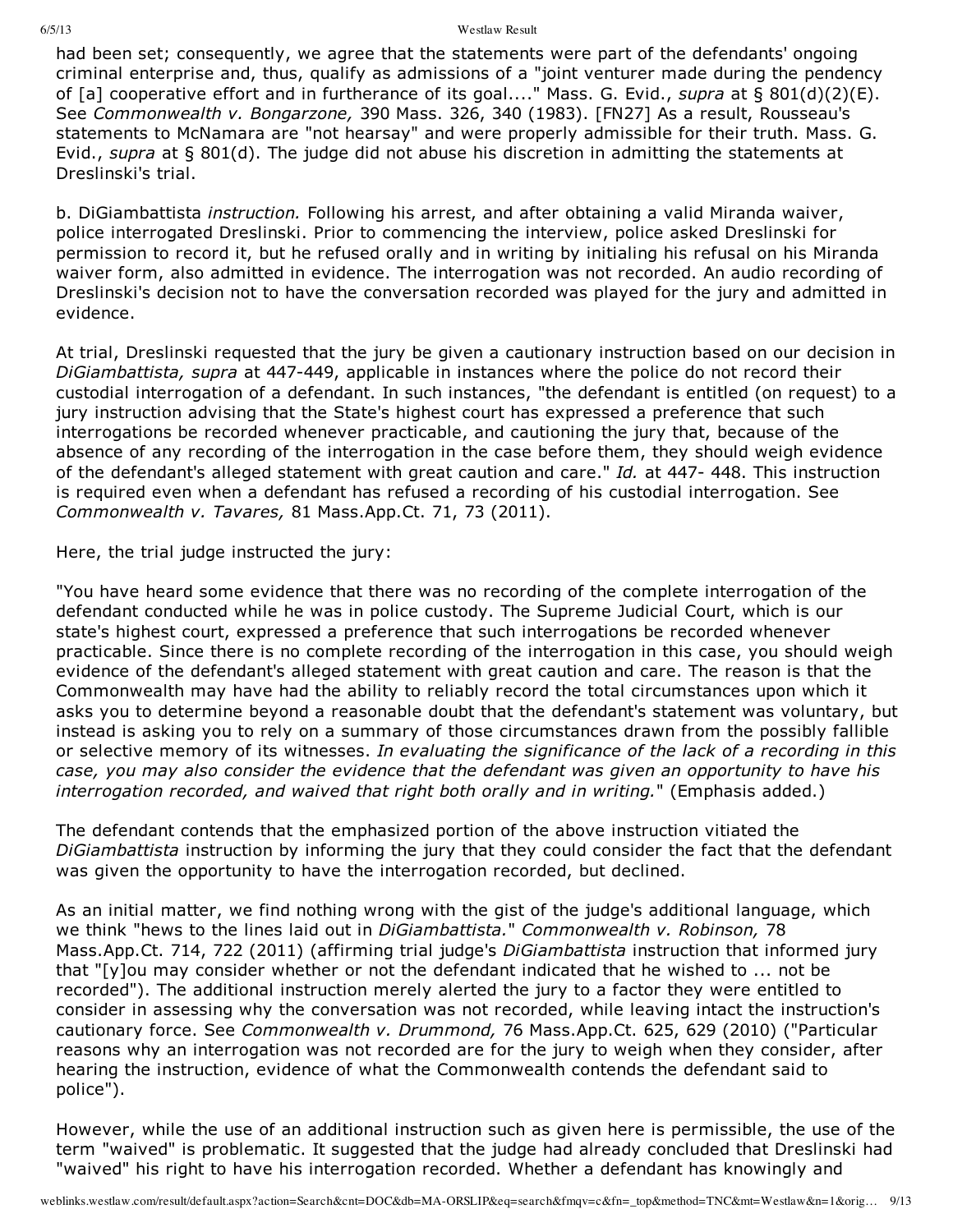voluntarily waived his right to have his or her interrogation recorded is properly left to the jury as the fact finders. Cf. *DiGiambattista, supra* at 448 ("Where voluntariness [of a confession] is a live issue ..., the jury should also be advised that the absence of a recording permits [but does not compel] them to conclude that the Commonwealth has failed to prove voluntariness [of the defendant's confession] beyond a reasonable doubt"). Here, however, given that the defendant's election not to have his interview recorded was made both orally and in writing, and was itself tape recorded and presented as such to the jury, we conclude that the defendant was not prejudiced by this language.

In future cases, the judge should abstain from using the word "waived" when referring to the factual circumstances surrounding the defendant's decision not to have his interrogation recorded. A slight modification of the judge's instruction provided in this case is all that would be required. For example, the judge might instruct the jury that "in evaluating the significance of the lack of a recording in this case, you may also consider the evidence concerning whether the defendant was given an opportunity to have his interrogation recorded, and whether the defendant voluntarily elected not to have his interrogation recorded."

*Conclusion.* Although the defendants had standing to challenge the constitutional sufficiency of the GPS warrant, the warrant was adequately supported by probable cause, and none of the fruits flowing from the issuance of the warrant must be suppressed. We reject Rousseau's argument concerning the sufficiency of the evidence and his objection to the admission of prejudicial character evidence. We do, however, agree that the conditions of Rousseau's probation should be modified in a manner consistent with this opinion. Finally, we reject Dreslinski's objection to the admission of Rousseau's out-of-court statements as well as his argument that the judge's modified *DiGiambattista* instruction constituted prejudicial error. The defendants' convictions are affirmed, and Rousseau's case is remanded for modification of his probationary terms.

# *So ordered.*

FN1. We acknowledge the amicus brief of the Committee for Public Counsel Services and the American Civil Liberties Union of Massachusetts as well as the amicus brief of the Electronic Frontier Foundation.

FN2. The global positioning system (GPS) warrant was renewed on August 3, 2007, for fifteen additional days, and again on August 17, for seven additional days.

FN3. The fires occurred at the following Massachusetts locations: (1) the Boston & Main Railroad communications bungalow in Florida; (2) the Usher Paper Mill in Erving; (3) the Mary Elizabeth Sawyer House in Sterling; and (4) the Sandstrom Dairy Farm in Holden.

FN4. At both trials, there was expert testimony regarding similarities between the bolt cutters and damage done to property at one of the fires.

FN5. There was also expert testimony that the pry bar could have been used to gain access to one of the buildings set on fire.

FN6. Trooper Pivero averred that the recording of this conversation had previously been authorized by a warrant.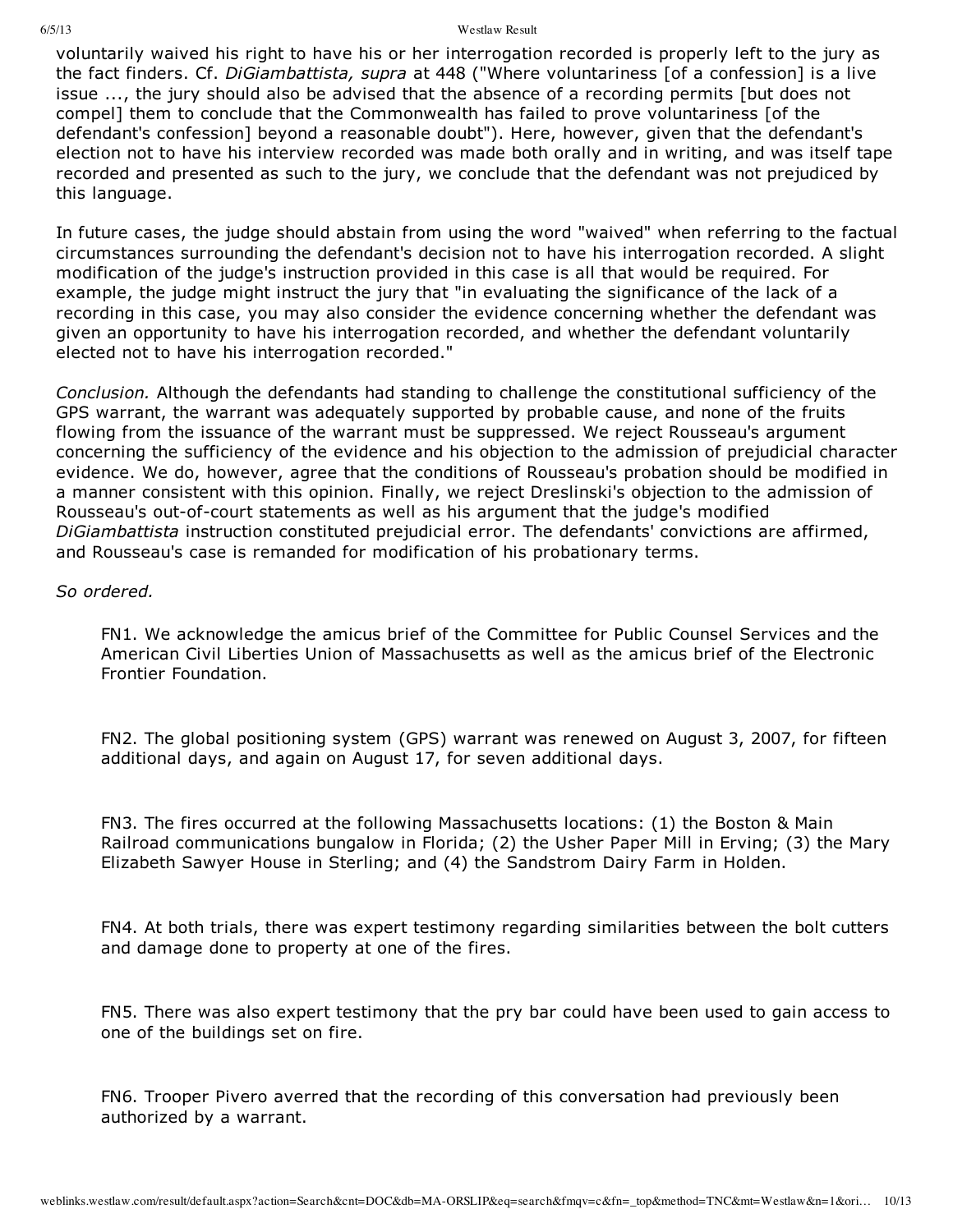FN7. The defendants also argued that the GPS warrant was essentially an anticipatory warrant, and that the affidavit was defective because it did not specify a triggering event. See *United States v. Grubbs,* 547 U.S. 90, 94 99 (2006). The defendants' argument, which they renew here, is unpersuasive, however, because there was a sufficient nexus between the defendants' ongoing criminal enterprise and Dreslinski's vehicle to conclude that GPS monitoring of the vehicle would produce evidence that was relevant to the future prosecution of the defendants' criminal activity. *Commonwealth v. Connolly*, 454 Mass. 808, 825-826 (2009) (*Connolly* ). Dreslinski separately argued that the warrant was defective because it was not executed within seven days. This argument, which Dreslinski renews here, fails in light of our decision in *Connolly, supra* at 825, where we held that GPS warrants are issued under the court's common-law authority, and that a fifteen-day period of surveillance, measured from the date of issuance, is reasonable. Here, police monitored Dreslinski's vehicle for fifteen days, whereupon they applied for, and were granted, two extensions. Thus, at no point did police monitor the vehicle outside the successive fifteen-day periods authorized by those warrants.

FN8. The judge reasoned that police officers monitoring a GPS device were limited to inferences based on the location of the vehicle, whereas traditional surveillance gave a "detailed picture of one's life."

FN9. Rousseau alludes to the possibility that he has standing to challenge the GPS warrant based on the language of the wiretap statute, G.L. c. 272, § 99 P, which states that "[a]ny person who is a defendant in a criminal trial ... may move to suppress the contents of any intercepted wire or oral communication or evidence derived therefrom." However, in *Connolly, supra* at 825, we conclusively stated that "[d]ata from GPS devices ... does not fall within the language of the wiretap statute, G.L. c. 272, § 99." Rousseau's argument is unavailing.

FN10. In *United States v. Jones,* 132 S.Ct. 945, 949 n. 2 (2012) (*Jones* ), the defendant did not own the vehicle in question; it was registered to his wife. However, the Court noted that the defendant was "the exclusive driver" and "had at least the property rights of a bailee." *Id.*

FN11. Justice Scalia concluded that a vehicle is plainly an "effect" subject to the protection of the Fourth Amendment. *Jones, supra* at 949.

FN12. The concurring opinions did not define the limits of what "longer term" monitoring might be.

FN13. Justice Alito indicated he would abandon altogether the property-based trespass analysis relied on by Justice Scalia, and look exclusively to whether the defendant's "reasonable expectation of privacy [was] violated by the long term monitoring of the vehicle he drove." *Id.* at 957-958 (Alito, J., concurring).

FN14. According to the affidavit, Rousseau previously had been convicted of multiple "arson and larceny related offenses," including knowingly receiving stolen property; breaking and entering in the daytime with the intent to commit a felony; larceny over \$250; breaking and entering in the nighttime with the intent to commit a felony; three convictions of burning personal property; malicious destruction of property; cruelty to animals; tampering with a fire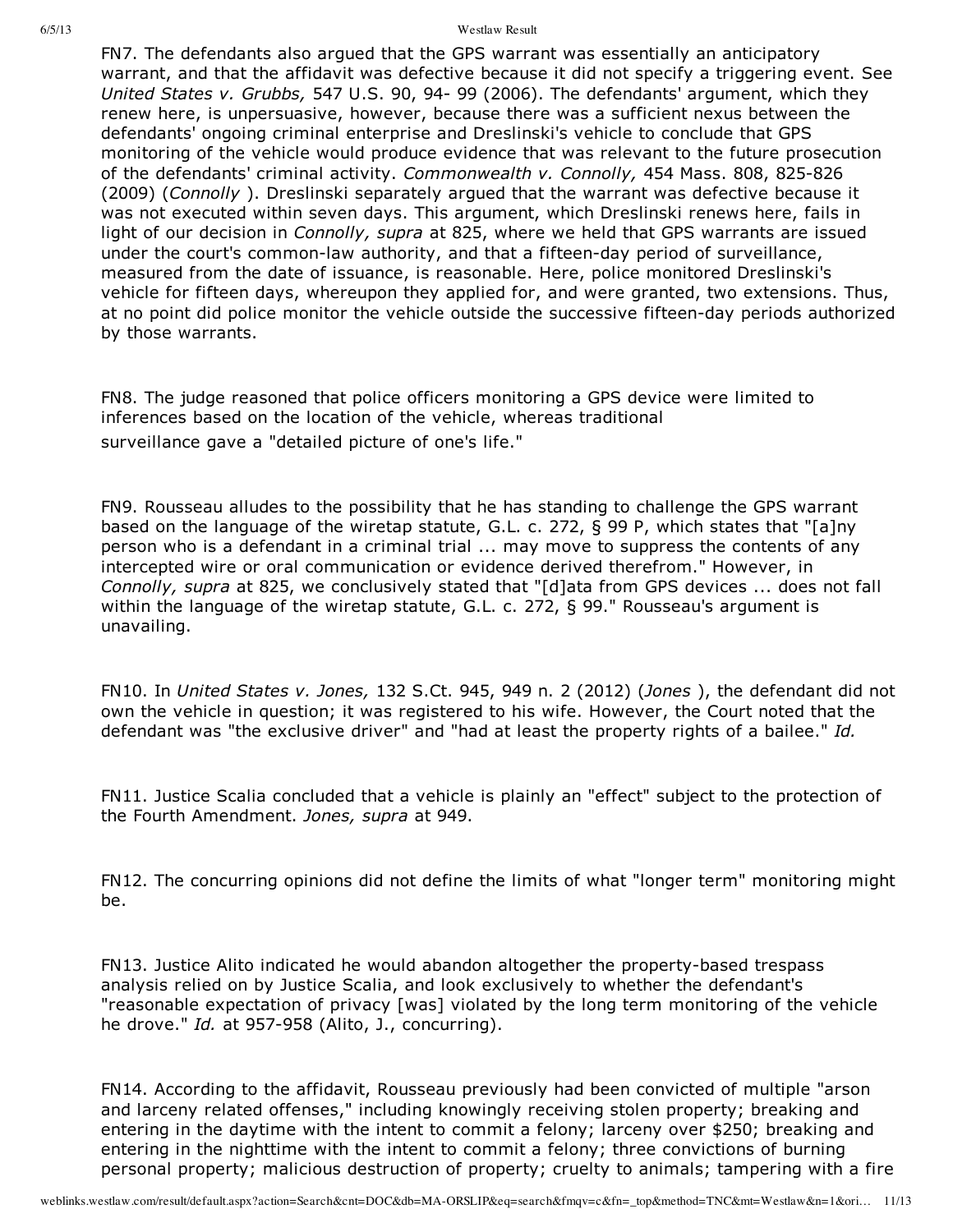call box; two convictions of larceny over \$250; possession of burglarious tools; and conspiracy. Dreslinski had previously been convicted of multiple "similar offenses," including two separate convictions of breaking and entering in the nighttime with the intent to commit a felony; breaking and entering in the nighttime; three convictions of larceny over \$250; two convictions of burning personal property; malicious destruction of property; tampering with a fire call box; and conspiracy.

FN15. The 2003 investigation involved a fire at 817 Main Street in the defendants' hometown of Clinton. Following the investigation, Rousseau was charged with four counts of arson of a dwelling, one count of arson of a building, one count of burning personal property, and one count of impersonating a police officer. The arson-related charges were dismissed, but Rousseau was convicted of impersonating a police officer and received a sentence of 222 days.

FN16. The informant, CB, described one instance where Rousseau admitted to setting a fire behind his house on April 24, 2007, and a second instance on the same date, when CB encountered Rousseau and Dreslinski immediately after they had set fire to woodlands behind a wastewater treatment plant in Clinton. Both instances were corroborated by reference to the Clinton fire department records. CB also stated that Rousseau admitted that he and Dreslinski had broken into DKD Foundations, Inc., and burned construction vehicles, an incident also corroborated by records of the State fire marshal's office.

FN17. Dreslinski told CB that on June 28, 2007, he and Rousseau had stripped a Leominster police cruiser of all its emergency and radio equipment. This was corroborated by Detective Lieutenant Pellechia of the Leominster police department.

FN18. As permitted by *Commonwealth v. Long,* 454 Mass. 542, 553 (2009), the motion judge also watched the videotape of the July 9 conversation that was summarized in the affidavit and properly considered some of the "damning" statements made by Dreslinski and Rousseau during that conversation, apart from the portion of the summary that he excised.

FN19. The evidence admitted at both trials was essentially the same except for Dreslinski's statements to police following his arrest, which were admitted only at Dreslinski's trial.

FN20. There was testimony that the mill had not been in active use since approximately 1993 and was uninsured; that all the equipment had been removed; and that there was no electrical service into the building.

FN21. Before heading to the Usher Paper Mill, the truck briefly stopped at a coffee shop, where video surveillance shows Rousseau entering the store to use the restroom and then returning to the truck outside.

FN22. A volunteer fire fighter, who was at a house adjacent to the Usher Paper Mill at approximately 11:45 P.M., testified that there were no signs of any fire at the mill.